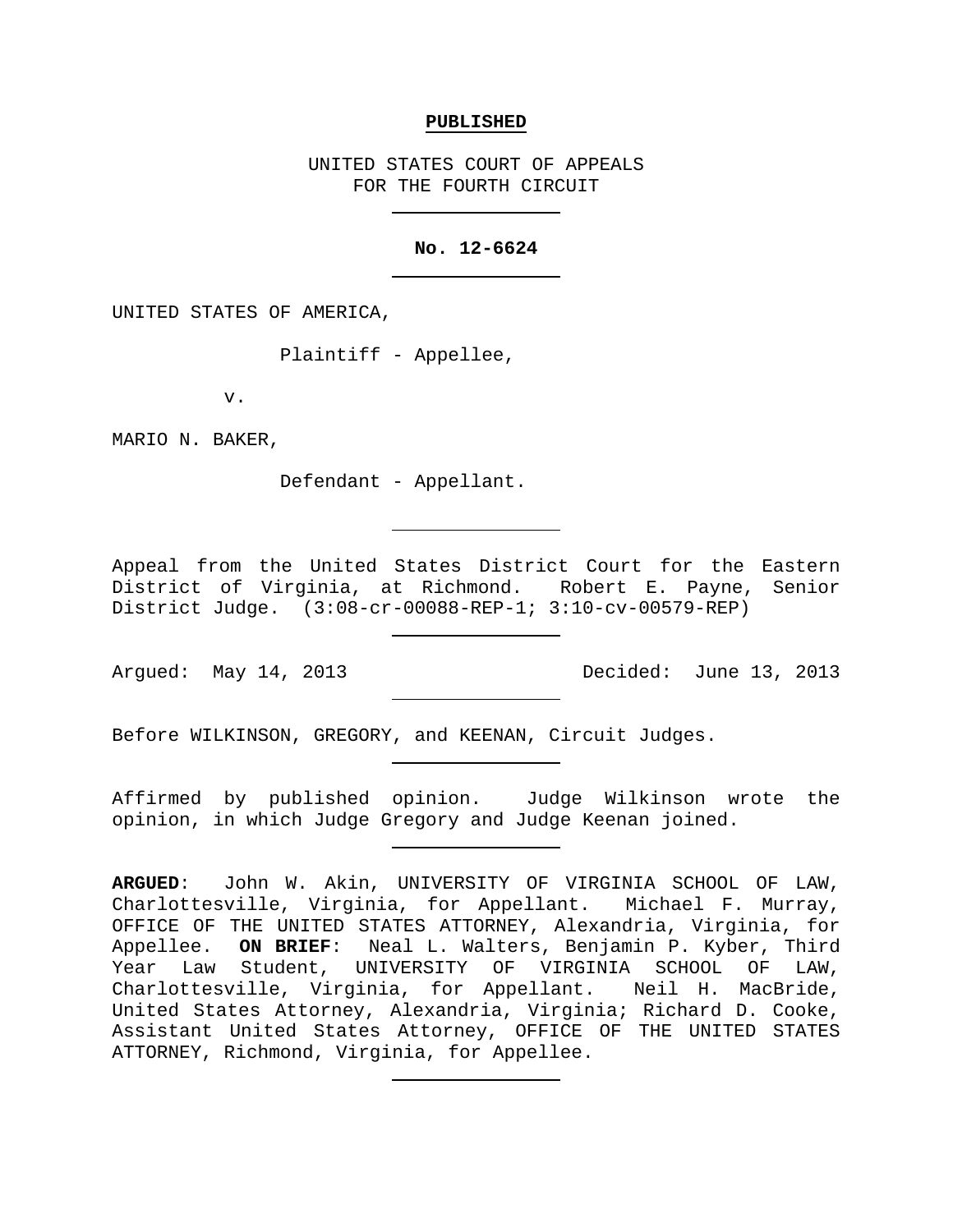WILKINSON, Circuit Judge:

Defendant Mario Nathaniel Baker was convicted of multiple federal firearm and drug offenses based on evidence that police officers uncovered while searching his vehicle during a traffic stop. Baker's counsel never challenged the constitutionality of the search, either through a suppression motion or on direct appeal. After his conviction became final, Baker filed a motion under 28 U.S.C. § 2255 seeking to vacate, set aside, or correct his sentence partly on the ground that his counsel had been unconstitutionally ineffective in failing to challenge the search on direct appeal under Arizona v. Gant, 556 U.S. 332 (2009), which the Supreme Court decided while his appeal was still pending. The district court rejected this claim, and we affirm for the reasons stated herein.

## $T$ .

#### A.

We take the facts pertinent to this appeal from the evidence presented at Baker's trial, construed in the light most favorable to the government. See Bereano v. United States, 706 F.3d 568, 571 n.5 (4th Cir. 2013).

On March 3, 2008, Shawn Nelson, an officer with the Henrico County, Virginia, Police Department, stopped a vehicle that had a broken taillight and an expired license plate. Baker was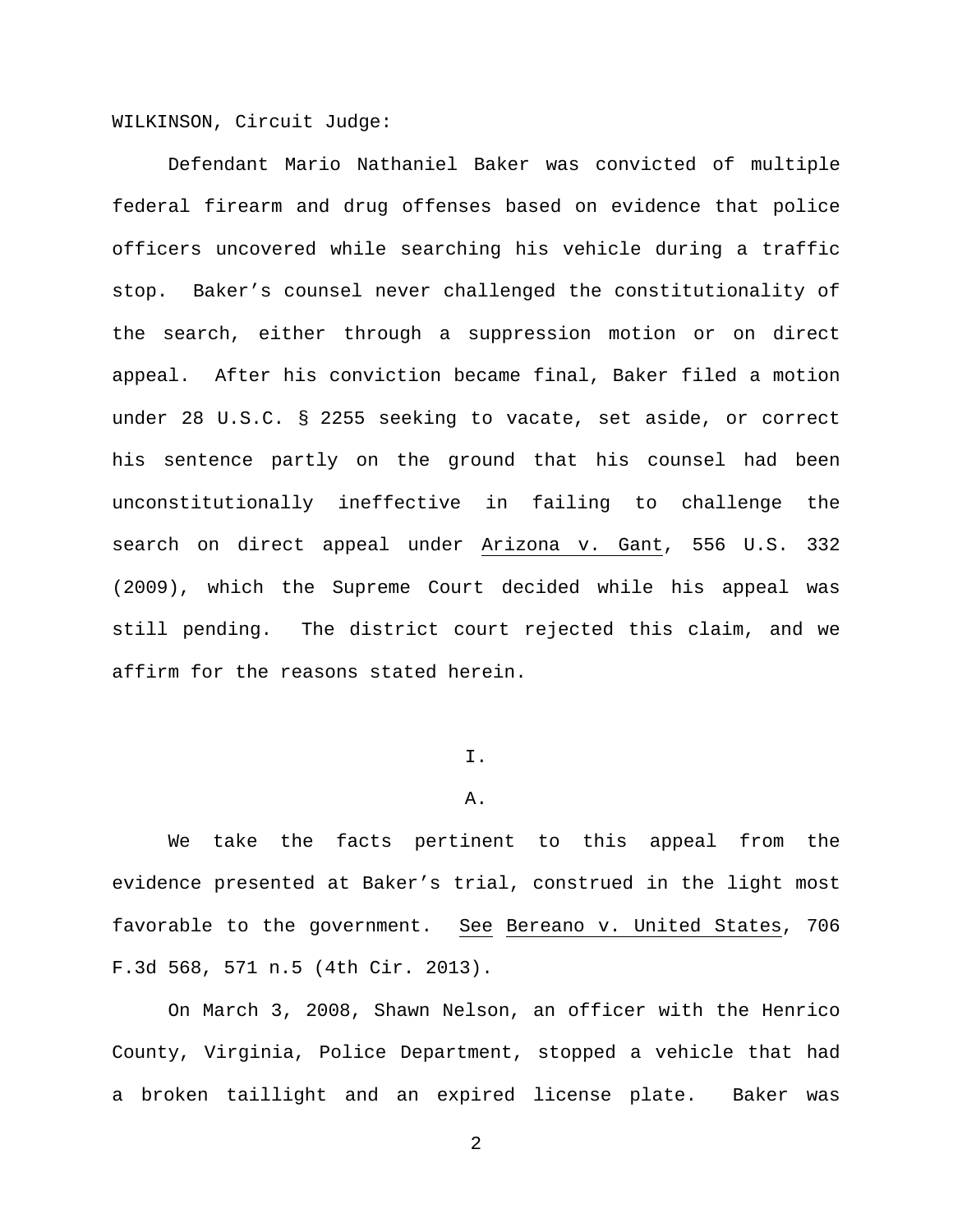driving the vehicle, and Dashawn Brown occupied the front passenger seat. On checking Baker's driver's license against state records, Nelson learned that Baker was the subject of an outstanding federal arrest warrant. While verifying the warrant, Nelson called for backup. Once additional officers arrived, Nelson arrested Baker and handed him over to one of the other officers, who searched him and, finding no contraband, secured him in a police car.

While the other officer was dealing with Baker, Nelson turned his attention to Brown, asking him to exit the vehicle. Brown did so but then began to walk away. Nelson ordered Brown to put his hands on the vehicle and started frisking him. When Nelson felt a handgun in Brown's pocket, Brown attempted to reenter the vehicle -- claiming at the time that he wanted to retrieve his cellphone, which was on the passenger-side floorboard. Nelson struggled with Brown, wrestled him to the ground, and arrested him for possessing the handgun. He then searched Brown incident to the arrest, finding 0.90 grams of heroin, 0.40 grams of crack cocaine, \$980 in cash, and a small digital scale on his person.

After securing Brown in a police car, Nelson searched the passenger compartment of Baker's vehicle, starting with the center console, where he found 20.6 grams of heroin, 0.24 grams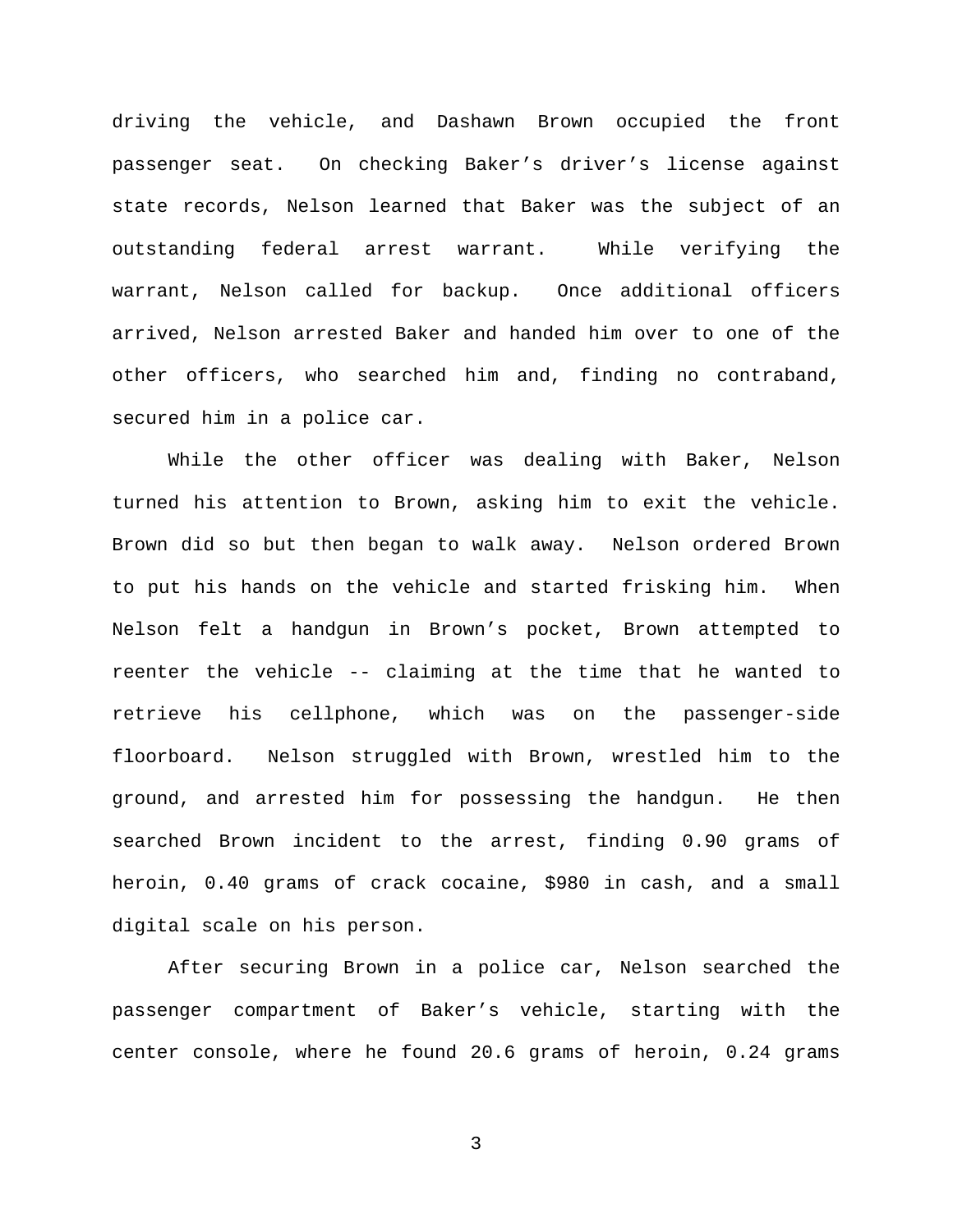of crack cocaine, 12.2 grams of methadone, and a burnt marijuana cigarette. He also found another handgun in the glove box.

## B.

Based on the evidence found during the search of his vehicle, Baker was indicted for various federal firearm and drug offenses. See 18 U.S.C. §§ 922(g)(1), 924(c); 21 U.S.C. § 841. He was also charged with an additional firearm count stemming from a previous run-in with the police, in 2007. Although Baker's lawyer moved (unsuccessfully) to sever this additional count, he never filed a suppression motion challenging the search of Baker's vehicle. Baker was convicted by a jury of all counts and was sentenced by the trial court to 185 months' imprisonment.

Baker appealed his convictions and sentence to this court, with his lawyer filing an opening brief on March 16, 2009. On April 21, 2009, the day before the government filed its response brief, the Supreme Court decided Arizona v. Gant, which held that, under the Fourth Amendment, the "[p]olice may search a vehicle incident to a recent occupant's arrest only if the arrestee is within reaching distance of the passenger compartment at the time of the search or it is reasonable to believe the vehicle contains evidence of the offense of arrest." 556 U.S. 332, 351 (2009). We affirmed Baker's convictions and sentence on August 7, 2009. See United States v. Baker, 340 F.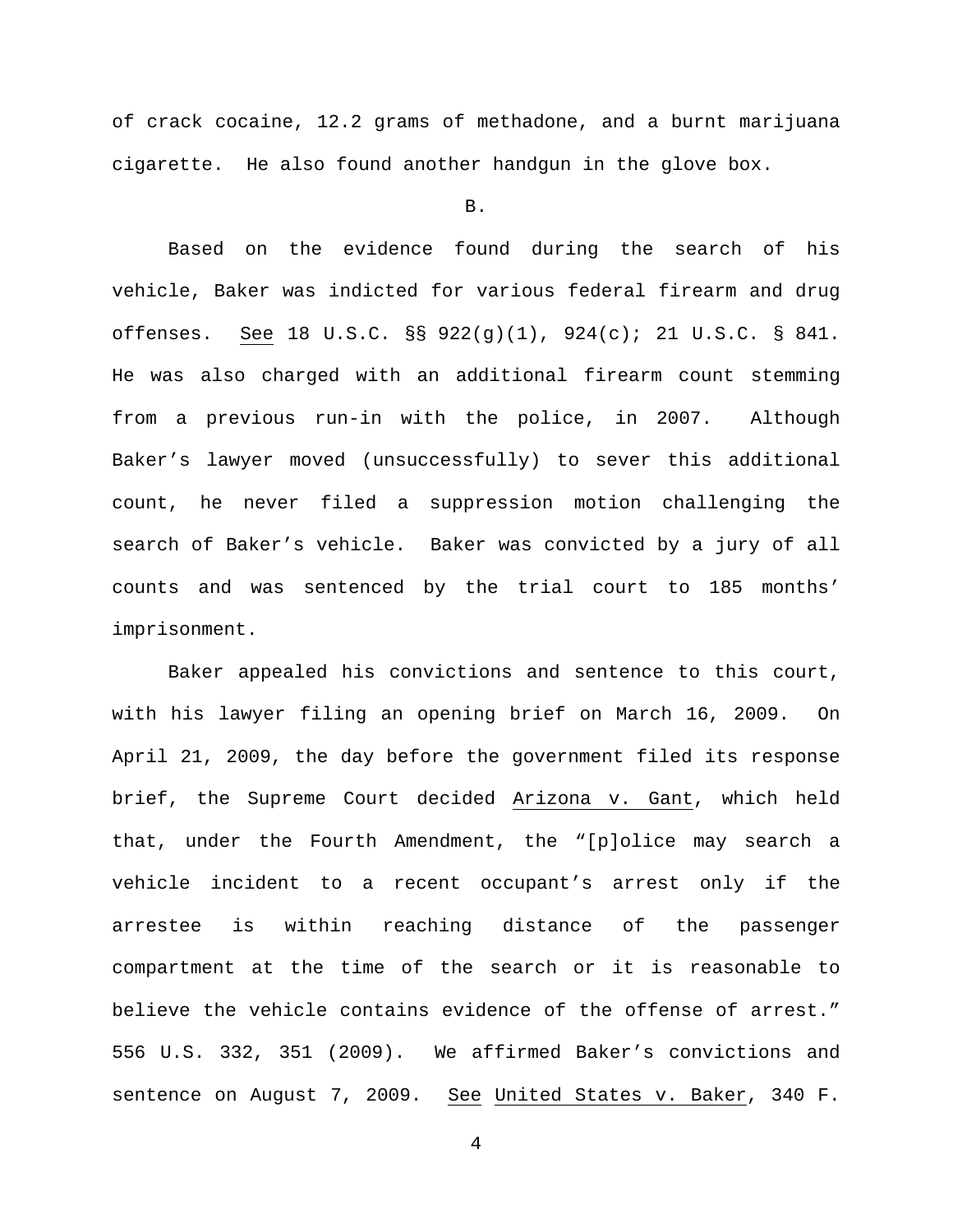App'x 145 (4th Cir. 2009), cert. denied, 130 S. Ct. 1548 (2010). At no point between when the Supreme Court decided Gant and when this court decided Baker's appeal did Baker's lawyer argue that the search of Baker's vehicle violated the Fourth Amendment under Gant.

## C.

Proceeding pro se, Baker subsequently filed a motion to vacate, set aside, or correct his sentence under 28 U.S.C. § 2255. His motion asserted four claims for relief, all of which the district court rejected. See United States v. Baker, No. 3:08cr88, 2012 WL 620240 (E.D. Va. Feb. 24, 2012). Specifically, as relevant to this appeal, the district court found that Baker's counsel had not been unconstitutionally ineffective in failing to challenge the search of Baker's vehicle under Gant on direct appeal "[b]ecause the evidence found as a result of the search . . . still would be admissible under the good faith exception to the Fourth Amendment's exclusionary rule," meaning that Baker could not "show that counsel's failure to argue Gant on appeal prejudiced him." Id. at \*2 (footnote omitted).

The district court denied a certificate of appealability for all four of Baker's claims. See id. at \*3; 28 U.S.C. § 2253(c). While agreeing with the district court that three of the claims did not merit our review, we granted a partial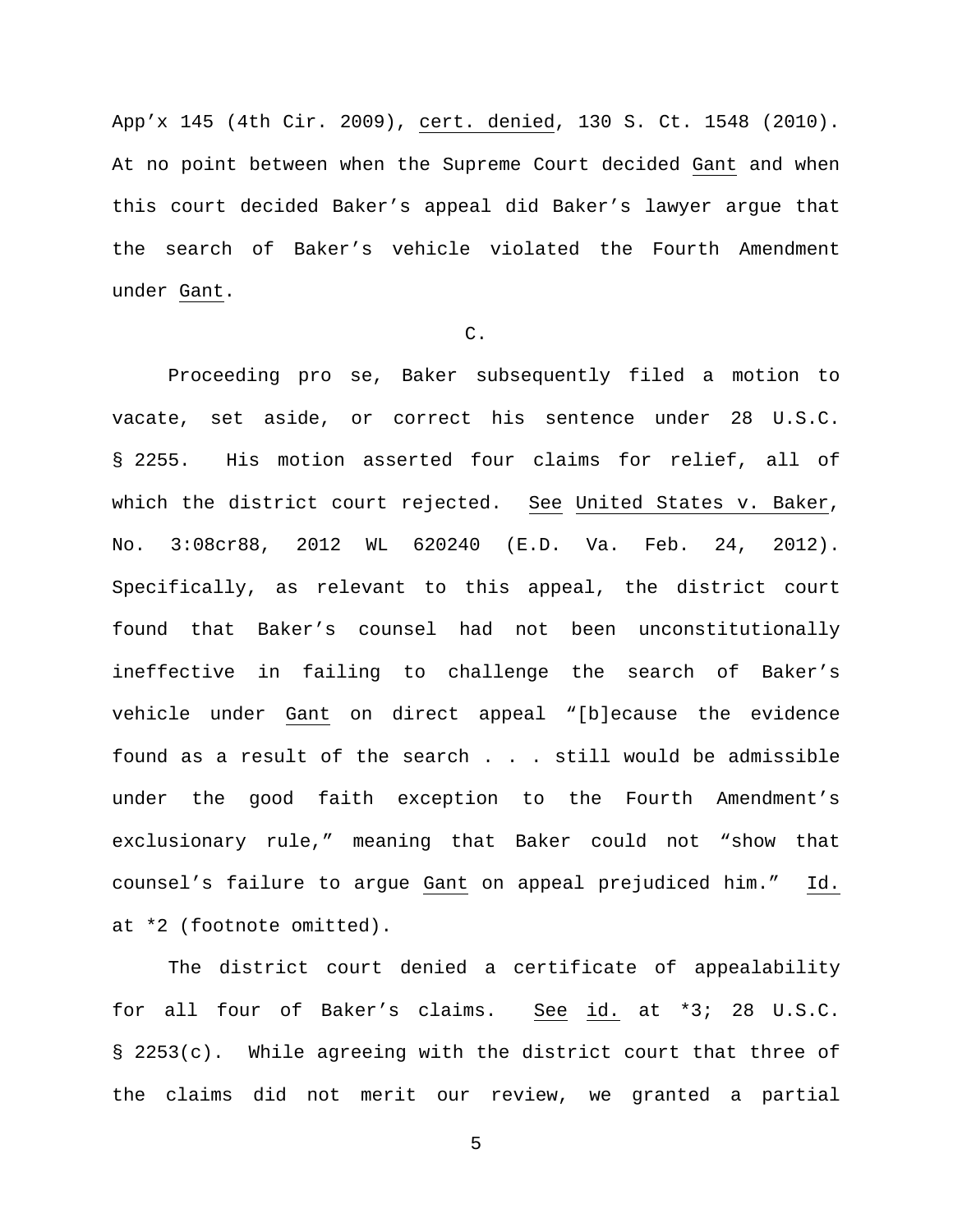certificate of appealability to consider the question whether Baker's lawyer was ineffective in failing to raise a Gant argument on direct appeal.

# II.

Warrantless searches "are per se unreasonable under the Fourth Amendment -- subject to only a few specifically established and well-delineated exceptions." Katz v. United States, 389 U.S. 347, 357 (1967) (footnote omitted). Arizona v. Gant, 556 U.S. 332 (2009), addressed when the exception to the Fourth Amendment's warrant requirement for searches incident to a lawful arrest justifies a search of the passenger compartment of the vehicle in which an arrestee is traveling. As a general matter, a search incident to a lawful arrest may extend only to "the arrestee's person and the area 'within his immediate control' -- construing that phrase to mean the area from within which he might gain possession of a weapon or destructible evidence." Chimel v. California, 395 U.S. 752, 763 (1969). Before Gant, the Supreme Court had interpreted this rule in the context of vehicle searches to mean that "when a policeman has made a lawful custodial arrest of the occupant of an automobile, he may, as a contemporaneous incident of that arrest, search the passenger compartment of the automobile" as well as "any containers found within the passenger compartment." New York v.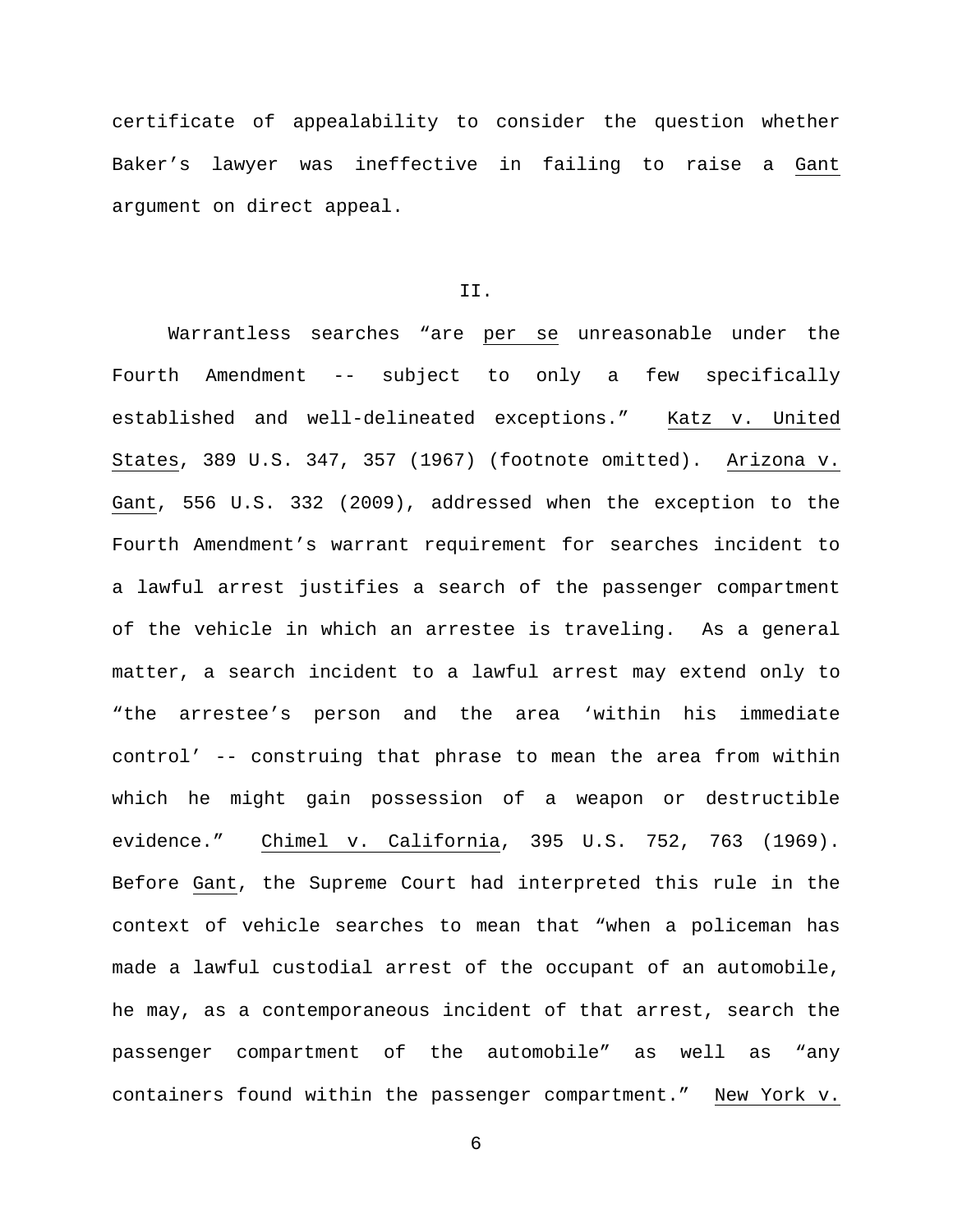Belton, 453 U.S. 454, 460 (1981) (footnote omitted); see also Thornton v. United States, 541 U.S. 615 (2004).

The federal courts of appeals tended to construe the Court's pronouncement in Belton capaciously. Although a few circuits cabined Belton's holding to permit a search of a vehicle incident to the arrest of an occupant only when the arrestee could actually reach the vehicle's passenger compartment, most espoused a broader interpretation, according to which police officers could search the vehicle regardless of the arrestee's location at the time of the search. See Gant, 556 U.S. at 341-43 & nn.2-3 (collecting cases). This court adopted the broad reading, upholding, for instance, the search of a vehicle as a search incident to an arrest where the arrestee had been handcuffed and removed from the vehicle when the search occurred. See United States v. Milton, 52 F.3d 78, 80 (4th Cir. 1995), overruling recognized by United States v. Wilks, 647 F.3d 520, 522 (4th Cir. 2011).

Without purporting to overrule Belton and its progeny, Gant rejected the lower courts' capacious reading of that decision, making clear that the exception for searches incident to an arrest authorizes vehicle searches only in two specific circumstances. The first circumstance is "when the arrestee is unsecured and within reaching distance of the passenger compartment at the time of the search." Gant, 556 U.S. at 343.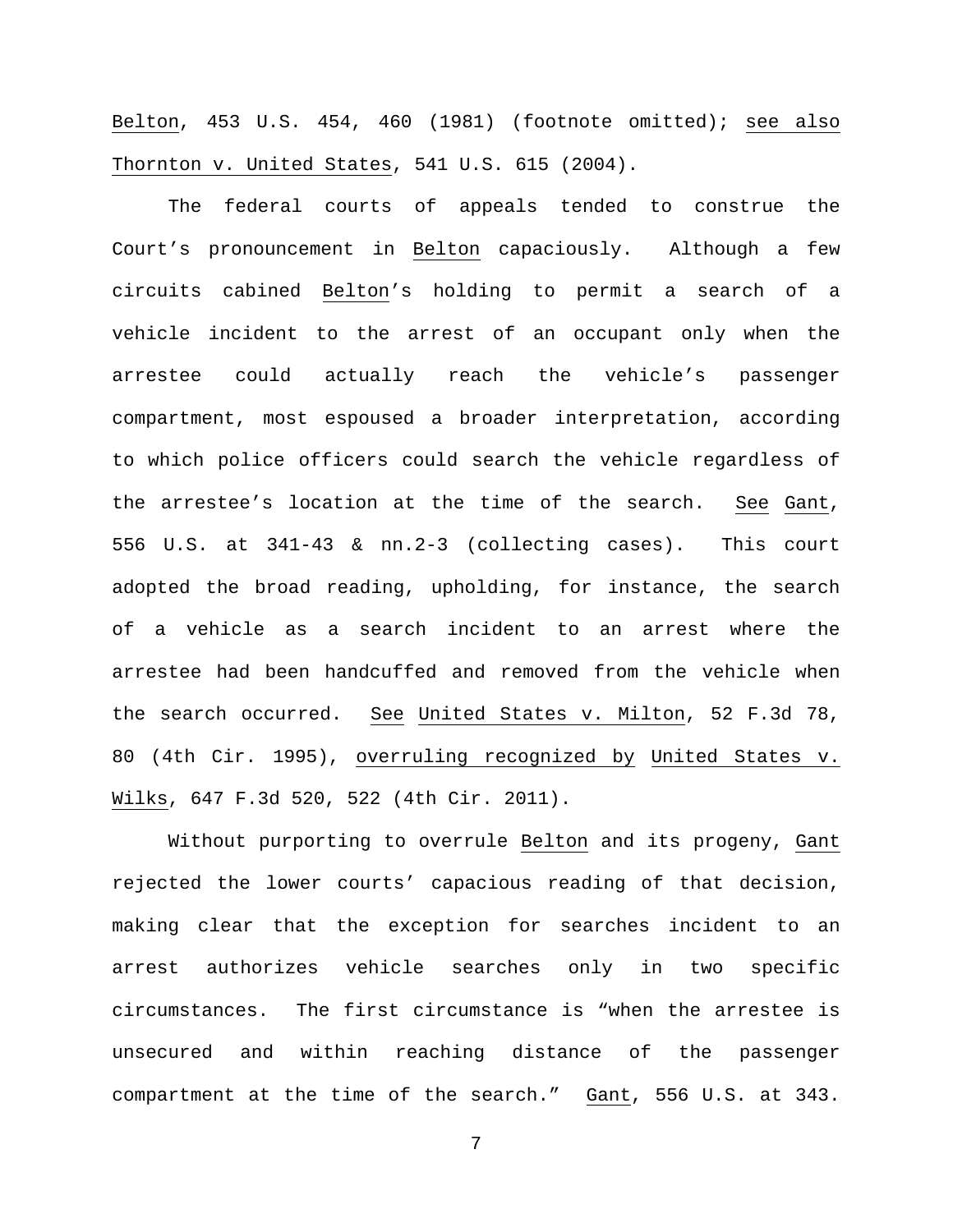The second is "when it is 'reasonable to believe evidence relevant to the crime of arrest might be found in the vehicle.'" Id. (quoting Thornton, 541 U.S. at 632 (Scalia, J., concurring in the judgment)). "When these justifications are absent," the Court concluded, "a search of an arrestee's vehicle will be unreasonable unless police obtain a warrant or show that another exception to the warrant requirement applies." Id. at 351.

It is important to recognize those aspects of Fourth Amendment doctrine that Gant did not change. The decision addressed only the exception to the warrant requirement for searches incident to a lawful arrest, as applied to vehicle searches. It left unaltered other exceptions that might authorize the police to search a vehicle without a warrant even when an arrestee is secured beyond reaching distance of the passenger compartment and it is unreasonable to expect to find any evidence of the crime of arrest in the vehicle. See id. at 346-47. The one most relevant to this appeal is the so-called automobile exception, which permits a warrantless search of a vehicle when there is probable cause to believe the vehicle contains contraband or other evidence of criminal activity. See Carroll v. United States, 267 U.S. 132 (1925).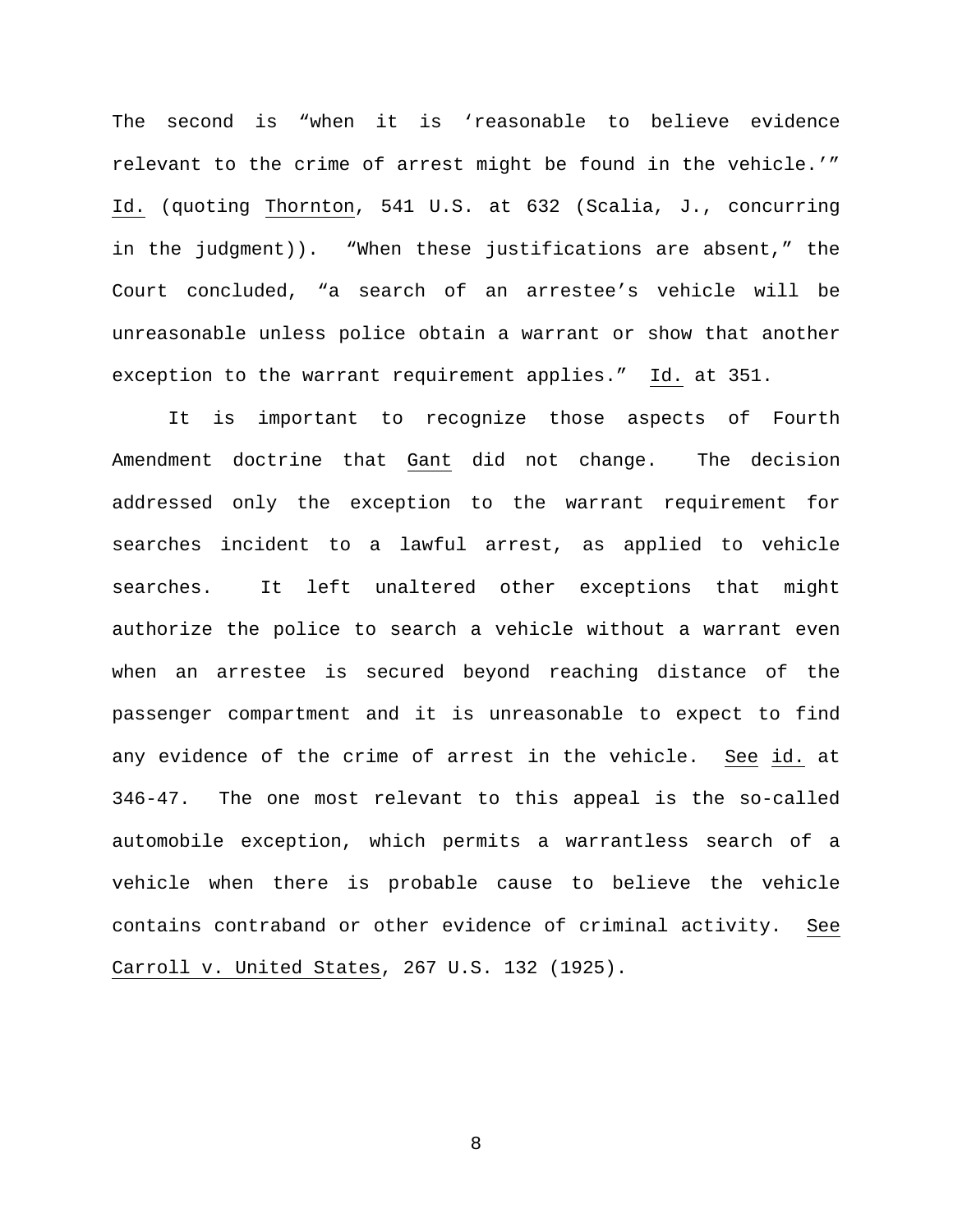Baker argues that his lawyer was unconstitutionally ineffective in failing to challenge the search of his vehicle under Gant on direct appeal. Once the Supreme Court decided Gant, he contends, his lawyer should have argued to this court that the decision rendered the search of his vehicle unconstitutional, given that neither he nor Brown was within reaching distance of the passenger compartment when Officer Nelson searched the vehicle.[\\*](#page-8-0) Had his lawyer made this argument, Baker insists, the evidence obtained during the search would likely have been excluded and all his convictions based on that evidence would likely have been overturned.

To show a violation of the Sixth Amendment right to effective assistance of counsel, a defendant must prove (1) "that [his] counsel's performance was deficient" and (2) "that the deficient performance prejudiced the defense." Strickland v. Washington, 466 U.S. 668, 687 (1984). In evaluating a district court's rulings on each prong, we review its legal conclusions de novo and its factual findings for clear error. See United States v. Fulks, 683 F.3d 512, 516 (4th Cir. 2012).

<span id="page-8-0"></span>Because of the other available grounds for disposing of Baker's appeal, we need not decide whether the search was justified under Gant's other rationale -- namely, that it was reasonable to expect to find additional evidence of the crimes for which Baker and Brown were arrested in the vehicle.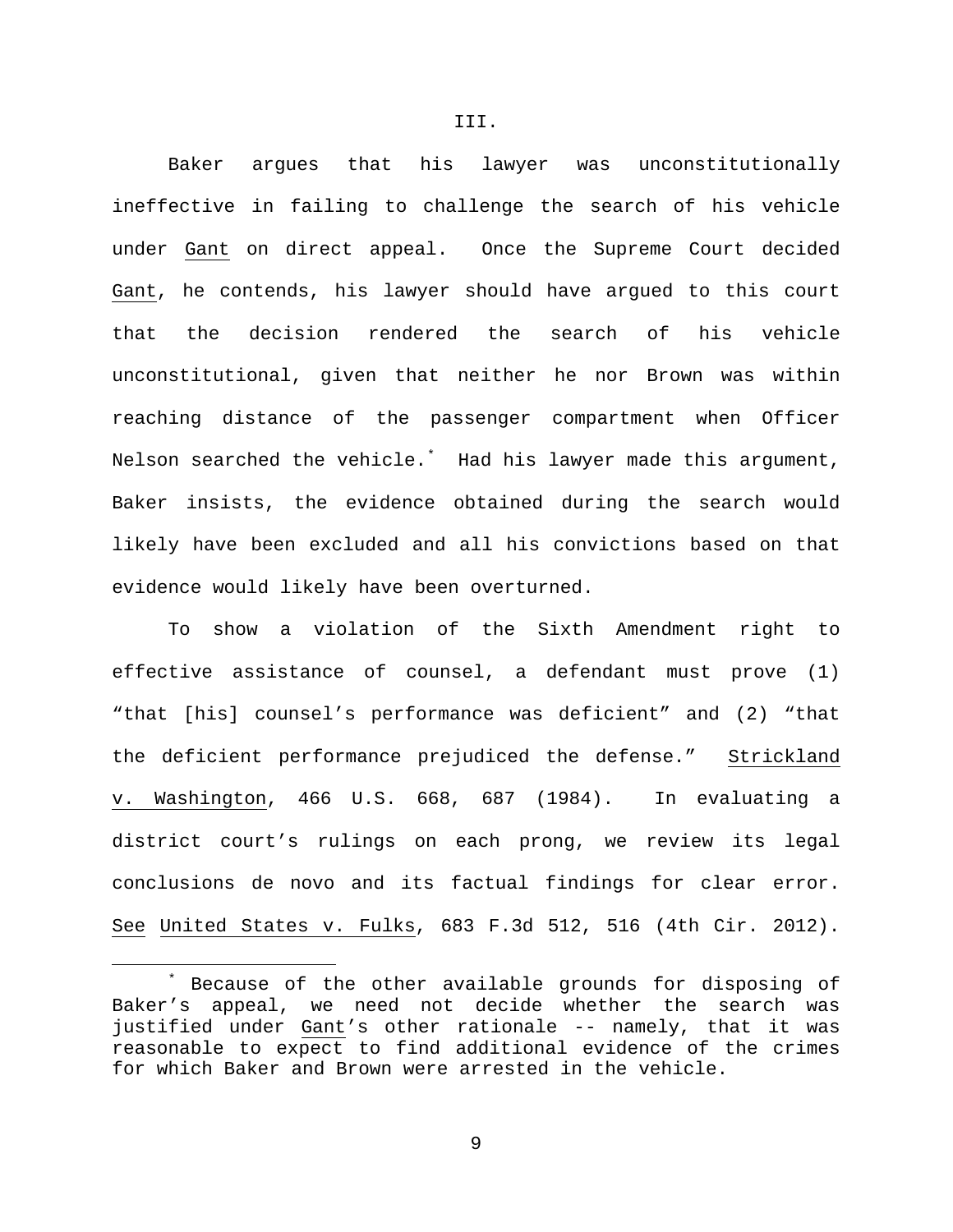For the following reasons, Baker has failed to make the requisite showing under either prong of the Strickland standard.

A.

Regarding the first prong, a lawyer's performance is deficient when his representation falls "below an objective standard of reasonableness," as measured against "prevailing professional norms." Strickland, 466 U.S. at 688. "[T]he reasonableness of counsel's challenged conduct," in turn, is judged "on the facts of the particular case, viewed as of the time of counsel's conduct." Id. at 690. To guard against hindsight bias and unfair "second-guess[ing]," a defendant must overcome "a strong presumption that counsel's conduct falls within the wide range of reasonable professional assistance." Id. at 689.

The range of reasonable professional assistance is just as wide on direct appeal as it is at trial. In particular, "[c]ounsel is not obligated to assert all nonfrivolous issues on appeal, as '[t]here can hardly be any question about the importance of having the appellate advocate examine the record with a view to selecting the most promising issues for review.'" Bell v. Jarvis, 236 F.3d 149, 164 (4th Cir. 2000) (en banc) (quoting Jones v. Barnes, 463 U.S. 745, 752 (1983)). Indeed, requiring counsel to raise every claim, or even a multiplicity of claims, runs the risk of detracting from contentions that may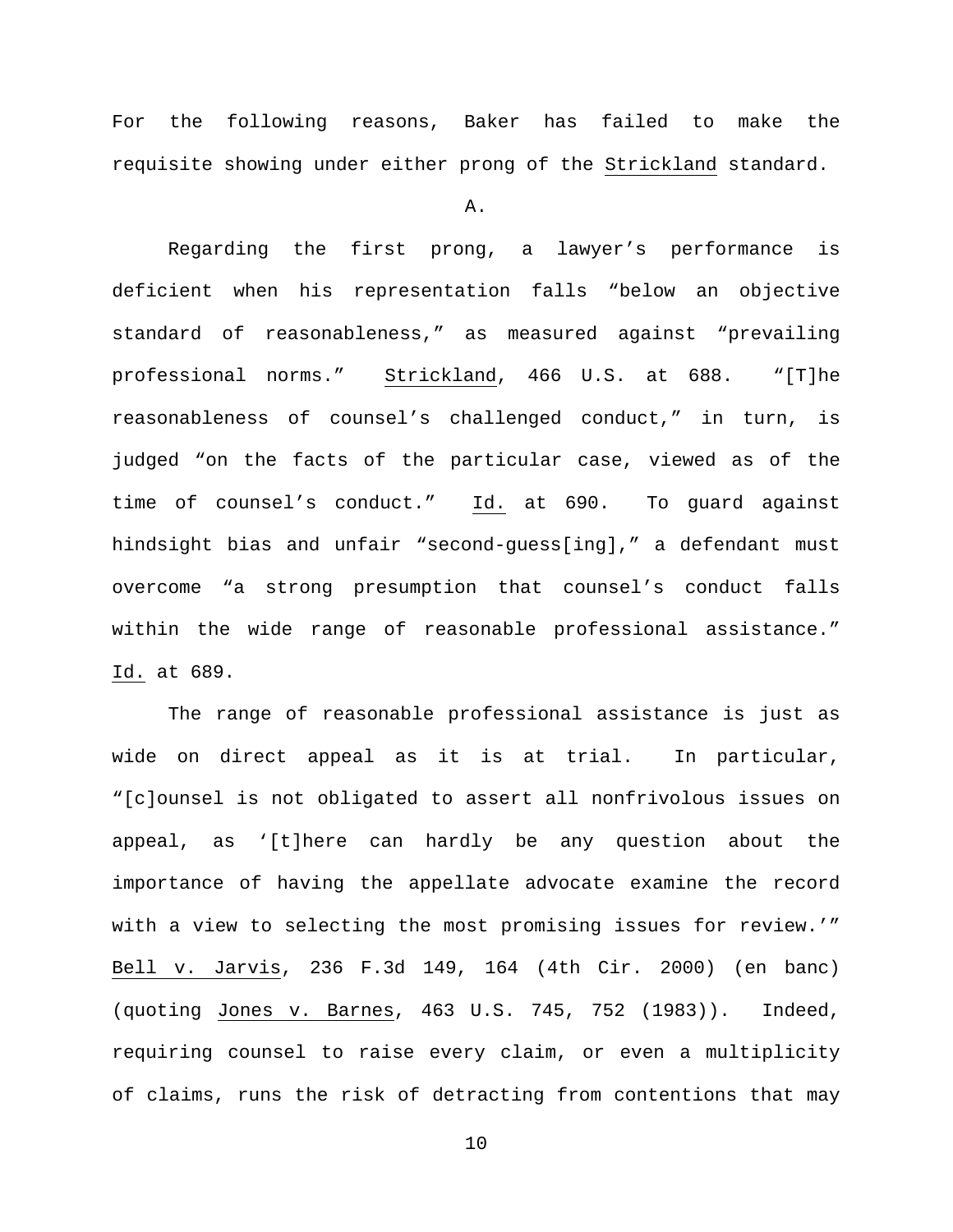be truly meritorious. Appellate counsel accordingly enjoys a "presumption that he decided which issues were most likely to afford relief on appeal," a presumption that a defendant can rebut "only when ignored issues are clearly stronger than those presented." Id. (quoting Pruett v. Thompson, 996 F.2d 1560, 1568 (4th Cir. 1993); Smith v. Robbins, 528 U.S. 259, 288 (2000)).

Baker's counsel claimed on direct appeal that the trial court had erred in three respects: in denying Baker's motion to sever the charge stemming from his previous encounter with the police, in denying his post-trial motion for a judgment of acquittal, and in imposing an unreasonable sentence. According to Baker, each of these issues was clearly weaker than an argument under Gant would have been, since the latter would have impugned the search of his vehicle, the evidence it uncovered, and thus the sole basis for all but one of his convictions.

Baker incorrectly assumes, however, that the search of his vehicle would necessarily be unconstitutional if it violated Gant. In fact, even if the search exceeded the limits of the exception to the warrant requirement for searches incident to a lawful arrest, as delineated in Gant, it was still justified by another, independent exception, such that Baker's lawyer acted reasonably in declining to challenge it.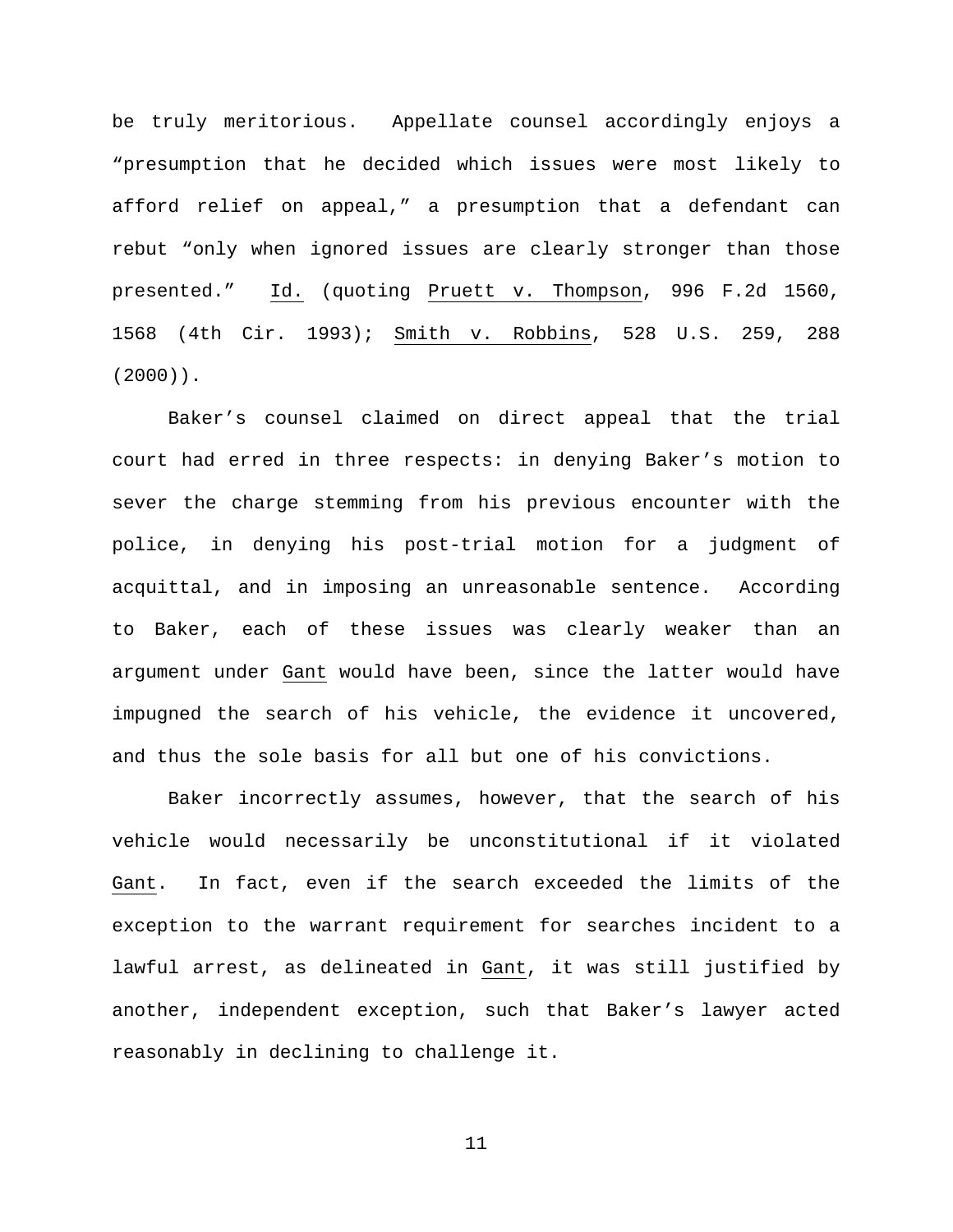As noted above, Gant addressed only the rule permitting warrantless searches incident to a lawful arrest, as applied in the context of vehicle searches, leaving unaltered other exceptions to the warrant requirement that might be relevant in that context. To illustrate the limits of its holding, the Court in Gant expressly identified three such exceptions. See 556 U.S. at 346-47. Among them was the "automobile exception," according to which police officers may search a vehicle without first obtaining a warrant if it "is readily mobile and probable cause exists to believe it contains contraband" or evidence of criminal activity. Pennsylvania v. Labron, 518 U.S. 938, 940 (1996) (per curiam); see also Maryland v. Dyson, 527 U.S. 465, 466-67 (1999) (per curiam). Note that, in contrast to Gant's rule, this exception permits police officers to search a vehicle for evidence of any crime, not just the crime of arrest, but only on a showing of probable cause rather than a mere reasonable belief.

The Court in Gant emphasized that its decision in no way affected the validity or scope of the automobile exception, noting that "[i]f there is probable cause to believe a vehicle contains evidence of criminal activity, United States v. Ross, 456 U.S. 798, 820-821 (1982), authorizes a search of any area of the vehicle in which the evidence might be found." Gant, 556 U.S. at 347. This court, in turn, similarly confirmed the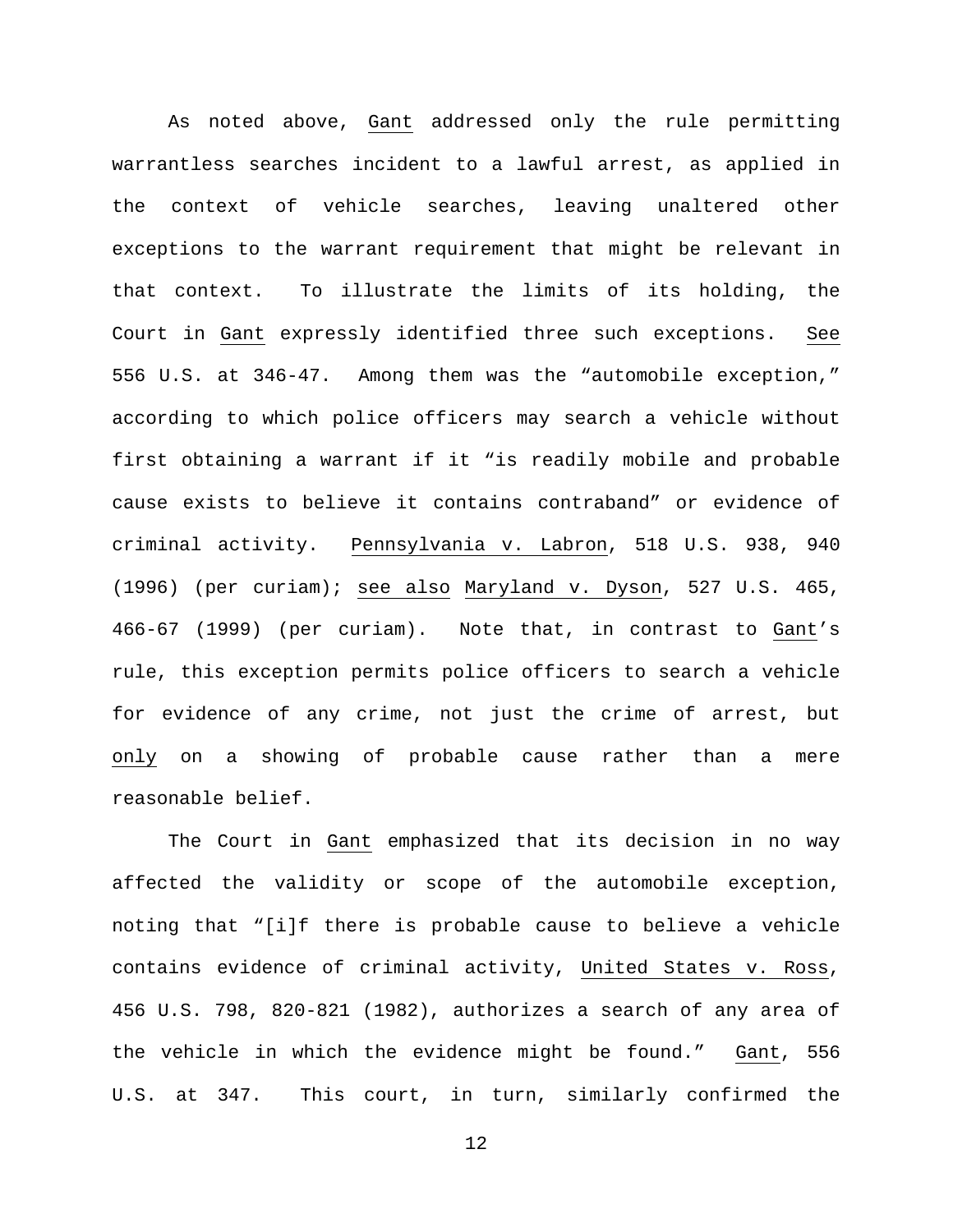continued viability of this exception in the wake of Gant, holding that even though a warrantless vehicle search might have exceeded the limits articulated in Gant, it was nevertheless constitutional because it was supported by probable cause. See United States v. Kellam, 568 F.3d 125, 136 n.15 (4th Cir. 2009).

So too here. After Officer Nelson found a gun, drugs, \$980 in cash, and a digital scale on Brown's person, he had probable cause to search the passenger compartment of Baker's vehicle. Probable cause to search a vehicle exists when "reasonable officers can conclude that what they see, in light of their experience, supports an objective belief that contraband is in the vehicle." United States v. Ortiz, 669 F.3d 439, 446 (4th Cir. 2012). This standard is satisfied when a police officer lawfully searches a vehicle's recent occupant and finds contraband on his person. See United States v. Johnson, 383 F.3d 538, 545-46 (7th Cir. 2004) ("[A police officer's] discovery of a banned substance (drugs) on Johnson's person clearly provided him with probable cause to search the trunk of the vehicle . . . since the officer had a reasonable basis for believing that more drugs or other illegal contraband may have been concealed inside." (footnote omitted)).

Thus, having found drugs, as well as other items indicating involvement in the drug trade, on Brown's person, Nelson had probable cause to search the passenger compartment of the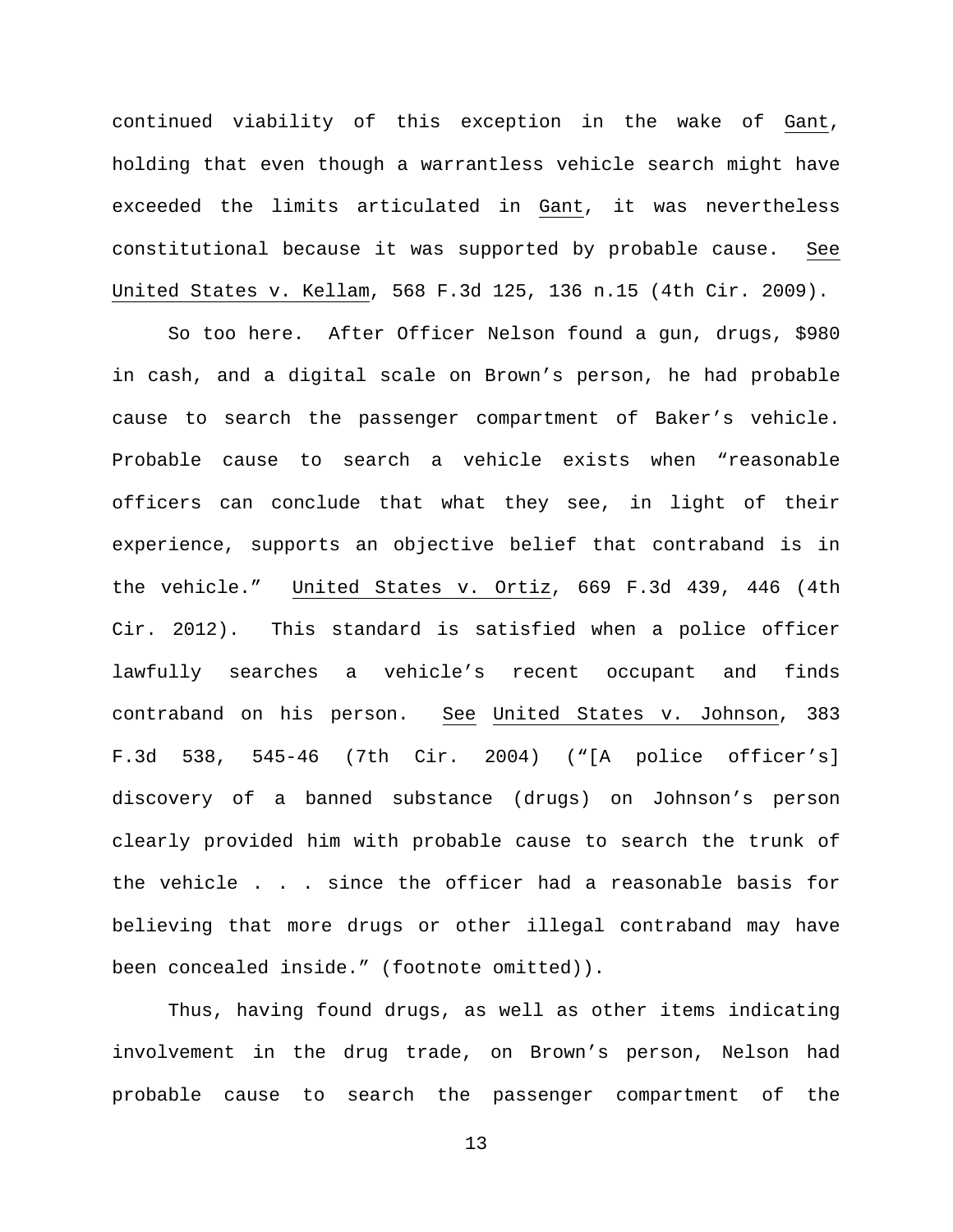vehicle in which Brown had just been sitting for additional contraband. And if there were any doubt that the drugs and other items alone justified the search of the vehicle, we note that Brown also walked away from Nelson, reached back into the vehicle while being frisked, and struggled with Nelson. These facts provided further reason for Nelson to believe that there was additional contraband in the vehicle. We thus conclude that Nelson's search of Baker's vehicle was supported by probable cause and that it therefore comported with the automobile exception to the warrant requirement.

This all assumes, of course, that Nelson's search of Brown's person, which uncovered the items that gave Nelson probable cause to search the vehicle, was itself lawful. The parties argue extensively over the point, but even assuming arguendo that Nelson's search of Brown in some way violated the Fourth Amendment, it would be of no avail to Baker. For a defendant must have proper standing in order to challenge a search under the Fourth Amendment. See Rakas v. Illinois, 439 U.S. 128 (1978). Baker of course has standing to challenge the search of his own vehicle. But not so the search of Brown. This court has repeatedly held that one occupant of a vehicle lacks standing to challenge the frisk or search of another. See, e.g., United States v. Rumley, 588 F.3d 202, 206 n.2 (4th Cir. 2009); United States v. Taylor, 857 F.2d 210, 214 (4th Cir.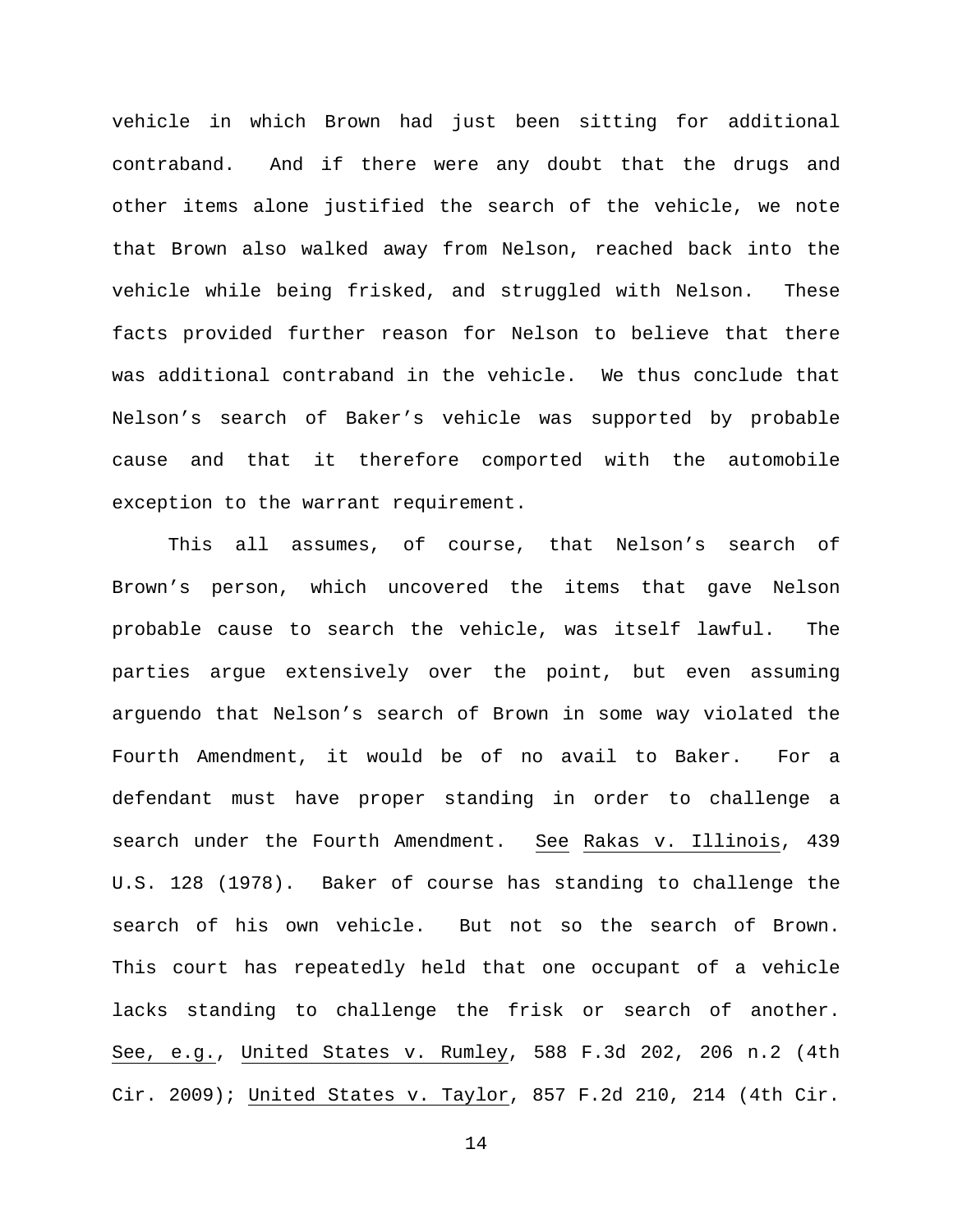1988). Baker therefore lacks standing to challenge the frisk and search of Brown, which uncovered the contraband that ultimately gave Nelson probable cause to search Baker's vehicle. For this reason as well, it would have been futile for Baker's lawyer to challenge the search of the vehicle on direct appeal.

In short, because the search of Baker's vehicle was plainly justified by the automobile exception to the warrant requirement irrespective of Gant, Baker's lawyer did not perform deficiently in declining to challenge the search on direct appeal. And because we find no deficient performance on this basis, we need not address the government's alternative argument that his lawyer would have been precluded from raising such a challenge in the first place because, under Federal Rule of Criminal Procedure 12, Baker had waived the issue by failing to file prior to trial a motion to suppress the fruits of the search.

#### B.

We must reject as well Baker's argument under the second prong of Strickland, namely that what he alleges was deficient performance somehow prejudiced the defense. To show prejudice, a defendant must demonstrate "a reasonable probability that, but for counsel's unprofessional errors, the result of the proceeding would have been different." Strickland, 466 U.S. at 694. A "reasonable probability is a probability sufficient to undermine confidence in the outcome." Id.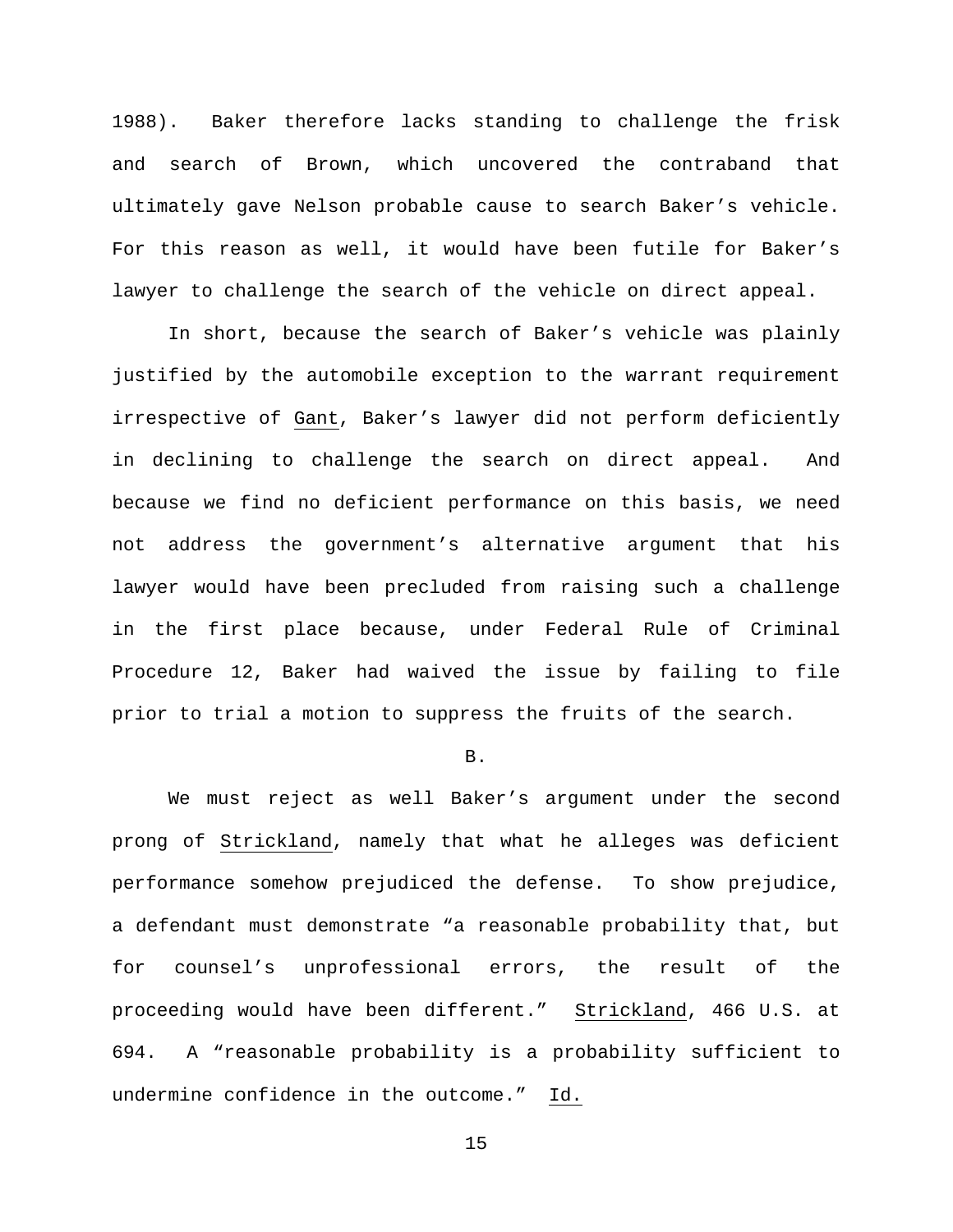Baker takes it for granted that he was prejudiced by his lawyer's failure to challenge the search of his vehicle under Gant on direct appeal. Had such a challenge succeeded, he contends, this court would have had to suppress the evidence found during the search pursuant to the Fourth Amendment exclusionary rule. And because all but one of his convictions were based solely on that evidence, Baker argues that those convictions would necessarily have been overturned.

As the district court noted, however, application of the exclusionary rule is in fact barred in Baker's case by the Supreme Court's decision in Davis v. United States, 131 S. Ct. 2419 (2011). Davis extended the "good faith" exception to the exclusionary rule to hold that "[e]vidence obtained during a search conducted in reasonable reliance on binding precedent is not subject to the exclusionary rule." Id. at 2429. The Court announced this rule, moreover, in a case that also involved the retroactive application of Gant. See id. at 2426. Applying the good-faith exception to Davis's case, the Court held that even though Davis had successfully challenged a search on direct appeal under Gant, the evidence obtained during the search was not subject to suppression because the search had accorded with binding circuit precedent when it was conducted. See id. at 2434.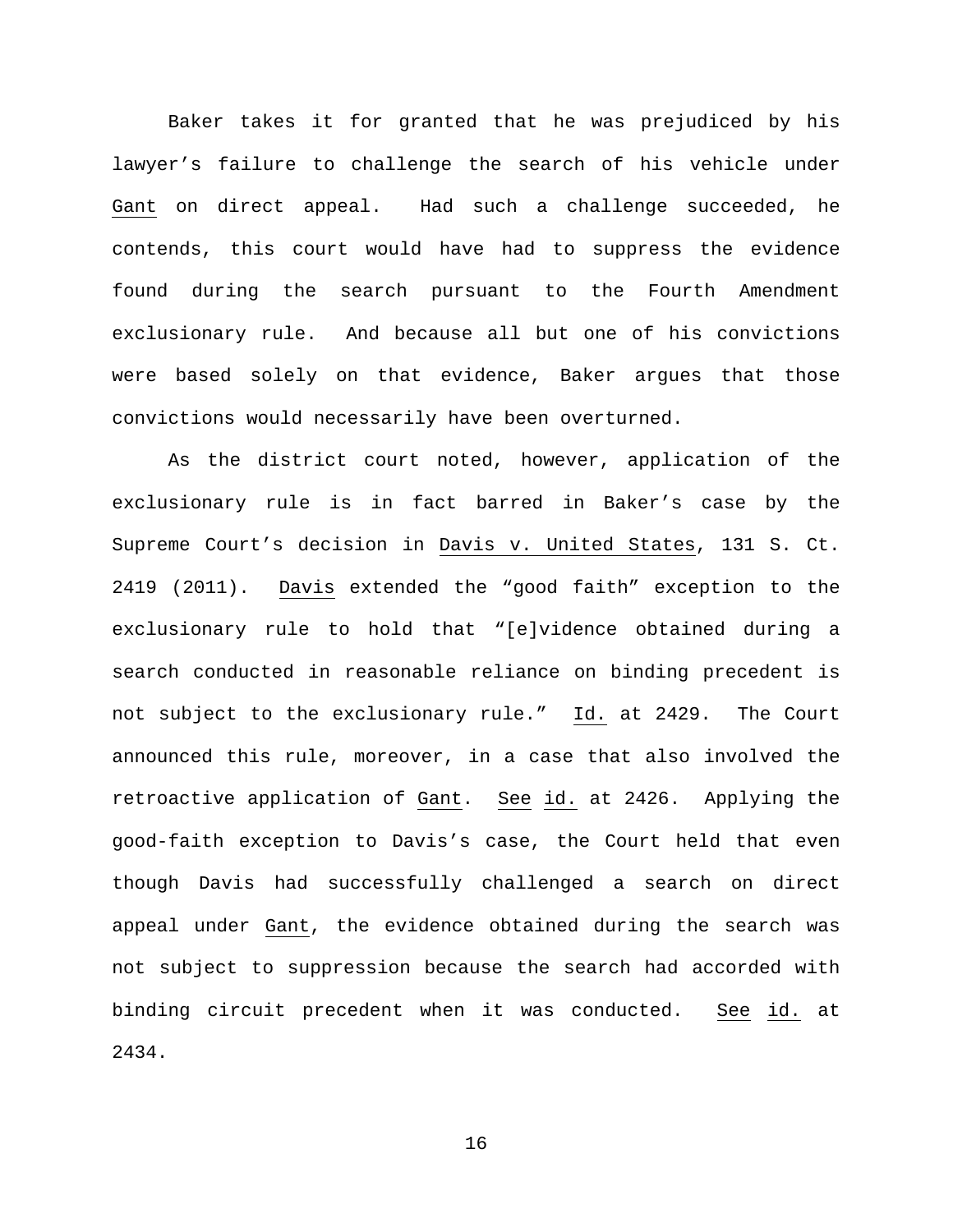Similarly, at the time Nelson searched Baker's vehicle, our precedent permitted the police to search a vehicle incident to the lawful arrest of one of its occupants regardless of whether the occupant was within reaching distance of the passenger compartment, a rule that Gant subsequently abrogated. See United States v. Wilks, 647 F.3d 520, 522 (4th Cir. 2011) (citing United States v. Milton, 52 F.3d 78, 80 (4th Cir. 1995)). Following Davis, we have accordingly held that the exclusionary rule does not bar the introduction of evidence found during searches that would have been constitutional but for Gant and that were conducted before the decision. See id. at 524. Davis mandates the same result here, given that Nelson was doing exactly what the law at the time said he could do when he searched Baker's vehicle. This is precisely the kind of good-faith reliance on precedent that Davis meant to protect and encourage.

Baker attempts to avoid this conclusion by noting that Davis was not decided until 2011, after his appeal had concluded and his conviction had become final. Baker thus argues that, had his lawyer successfully challenged the search of his vehicle under Gant on direct appeal, the good-faith exception would not have barred the application of the exclusionary rule to his case. This shows, Baker contends, that the outcome of his appeal would have been very different indeed had his lawyer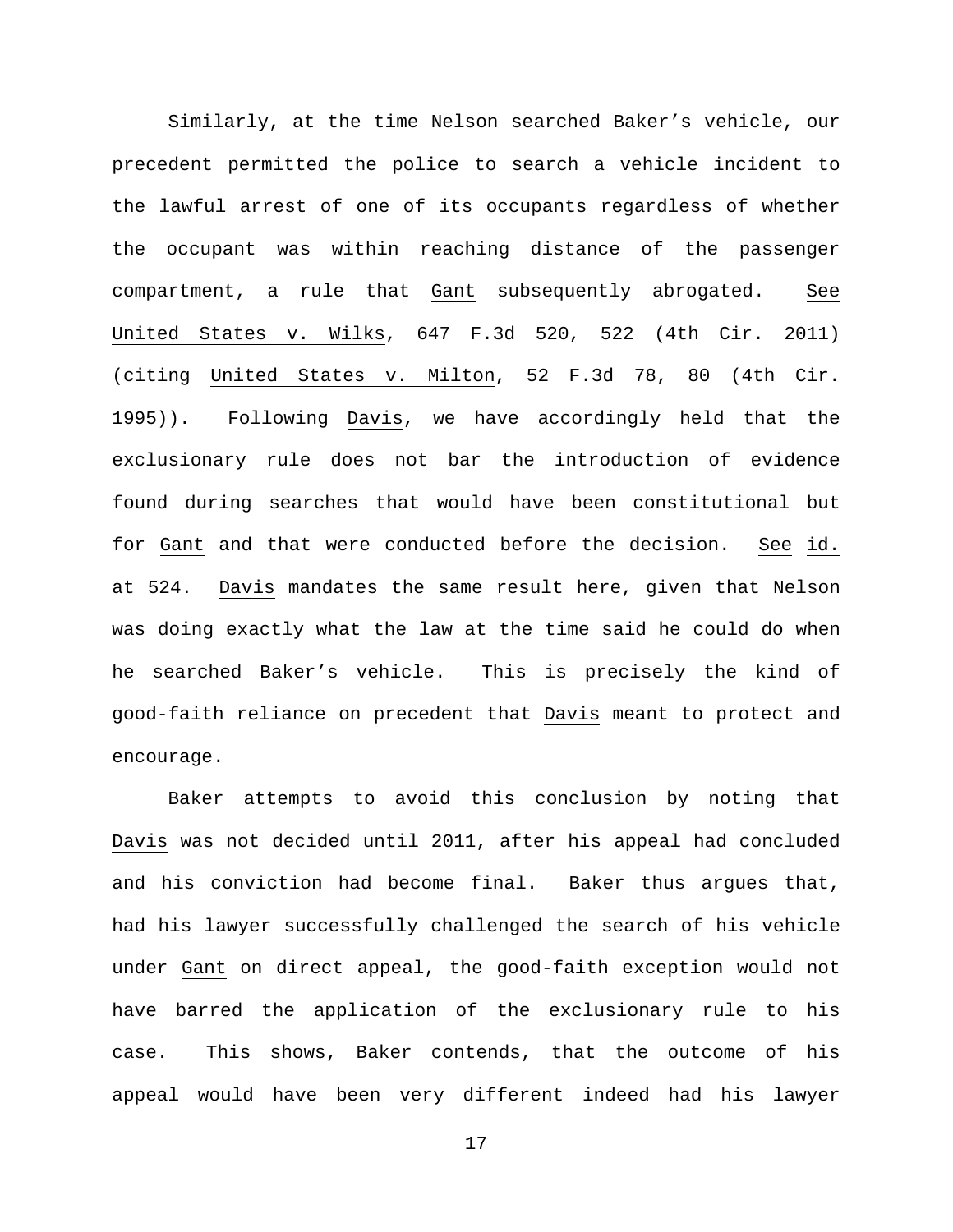raised Gant and that his defense was therefore prejudiced within the meaning of Strickland.

Baker, however, misunderstands the nature of Strickland's prejudice inquiry. While it is certainly necessary to show that the outcome of the proceeding at issue would have been different in order to prove prejudice, it is not sufficient. As the Supreme Court has explained, "an analysis focusing solely on mere outcome determination, without attention to whether the result of the proceeding was fundamentally unfair or unreliable, is defective," for "set[ting] aside a conviction or sentence solely because the outcome would have been different but for counsel's error may grant the defendant a windfall to which the law does not entitle him." Lockhart v. Fretwell, 506 U.S. 364, 369-70 (1993) (citing United States v. Cronic, 466 U.S. 648, 658 (1984)). To avert such windfalls, Strickland's prejudice prong is governed by the law as it stands at the time a court is considering a defendant's ineffective-assistance claim, in contrast to the performance prong, which is governed by the law as it stood when the defendant's lawyer acted. Id. at 372.

In determining whether Baker was prejudiced by his lawyer's alleged deficient performance, then, we must apply current law, including Davis's application of the good-faith exception. For the reasons noted above, the exception would bar us from suppressing the evidence found during the search of Baker's